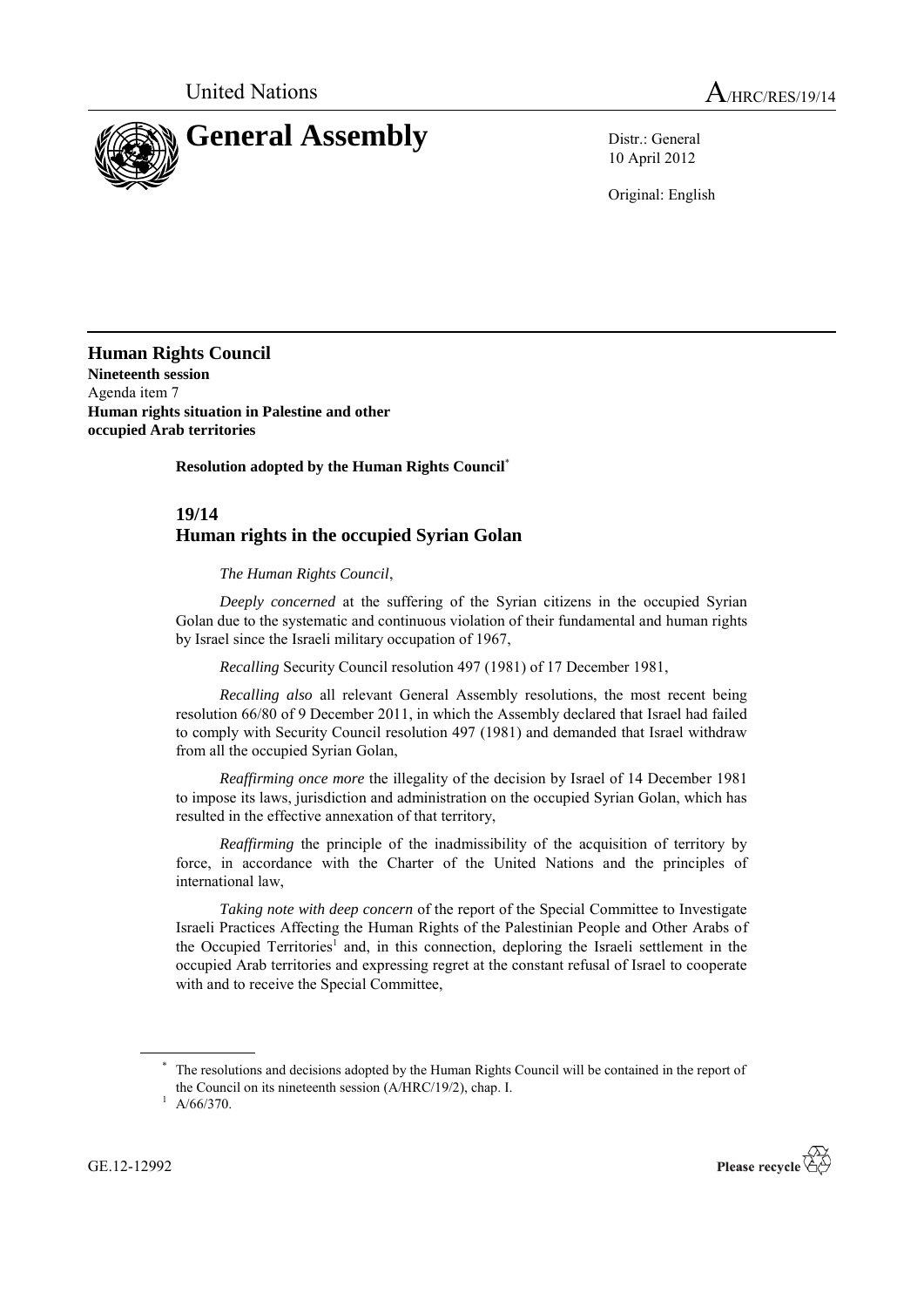*Guided* by the relevant provisions of the Charter, international law and the Universal Declaration of Human Rights, and reaffirming the applicability of the Geneva Convention relative to the Protection of Civilian Persons in Time of War of 12 August 1949, and the relevant provisions of the Hague Conventions of 1899 and 1907 to the occupied Syrian Golan,

*Reaffirming* the importance of the peace process, which started in Madrid on the basis of Security Council resolutions 242 (1967) of 22 November 1967 and 338 (1973) of 22 October 1973, and the principle of land for peace, and expressing its concern at the halting of the peace process in the Middle East and its hope that peace talks will be resumed on the basis of the full implementation of resolutions 242 (1967) and 338 (1973) for the establishment of a just and comprehensive peace in the region,

*Reaffirming also* the previous relevant resolutions of the Commission on Human Rights and of the Human Rights Council, the most recent being resolution 16/17 of 24 March 2011,

1. *Calls upon* Israel, the occupying Power, to comply with the relevant resolutions of the General Assembly, the Security Council and the Human Rights Council, in particular Security Council resolution 497 (1981), in which the Council decided, inter alia, that the decision of Israel to impose its laws, jurisdiction and administration on the occupied Syrian Golan was null and void and without international legal effect, and demanded that Israel rescind forthwith its decision;

2. *Also calls upon* Israel to desist from its continuous building of settlements, the most recent of which is the settlement campaign being conducted by the so-called Golan Regional Council under the slogan "Come to the Golan", and to desist from changing the physical character, demographic composition, institutional structure and legal status of the occupied Syrian Golan, and emphasizes that the displaced persons of the population of the occupied Syrian Golan must be allowed to return to their homes and to recover their property;

3. *Further calls upon* Israel to desist from imposing Israeli citizenship and Israeli identity cards on the Syrian citizens in the occupied Syrian Golan, and to desist from its repressive measures against them and from all other practices that obstruct the enjoyment of their fundamental rights and their civil, political, economic, social and cultural rights, some of which are mentioned in the report of the Special Committee to Investigate Israeli Practices Affecting the Human Rights of the Palestinian People and Other Arabs of the Occupied Territories;<sup>1</sup>

4. *Calls upon* Israel to allow the Syrian population of the occupied Syrian Golan to visit their families and relatives in the Syrian motherland through the Quneitra checkpoint and under the supervision of the International Committee of the Red Cross, and to rescind its decision to prohibit these visits, as it is in flagrant violation of the Fourth Geneva Convention and the International Covenant on Civil and Political Rights;

5. *Also calls upon* Israel to release immediately the Syrian detainees in Israeli prisons, some of whom have been detained for more than 25 years, and to treat them in conformity with international humanitarian law;

6. *Further calls upon* Israel, in this connection, to allow delegates of the International Committee of the Red Cross to visit Syrian prisoners of conscience and detainees in Israeli prisons accompanied by specialized physicians to assess the state of their physical and mental health and to protect their lives;

7. *Determines* that all legislative and administrative measures and actions taken or to be taken by Israel, the occupying Power, including the Knesset's decision of 22 November 2010 to hold a referendum before any withdrawal from the occupied Syrian